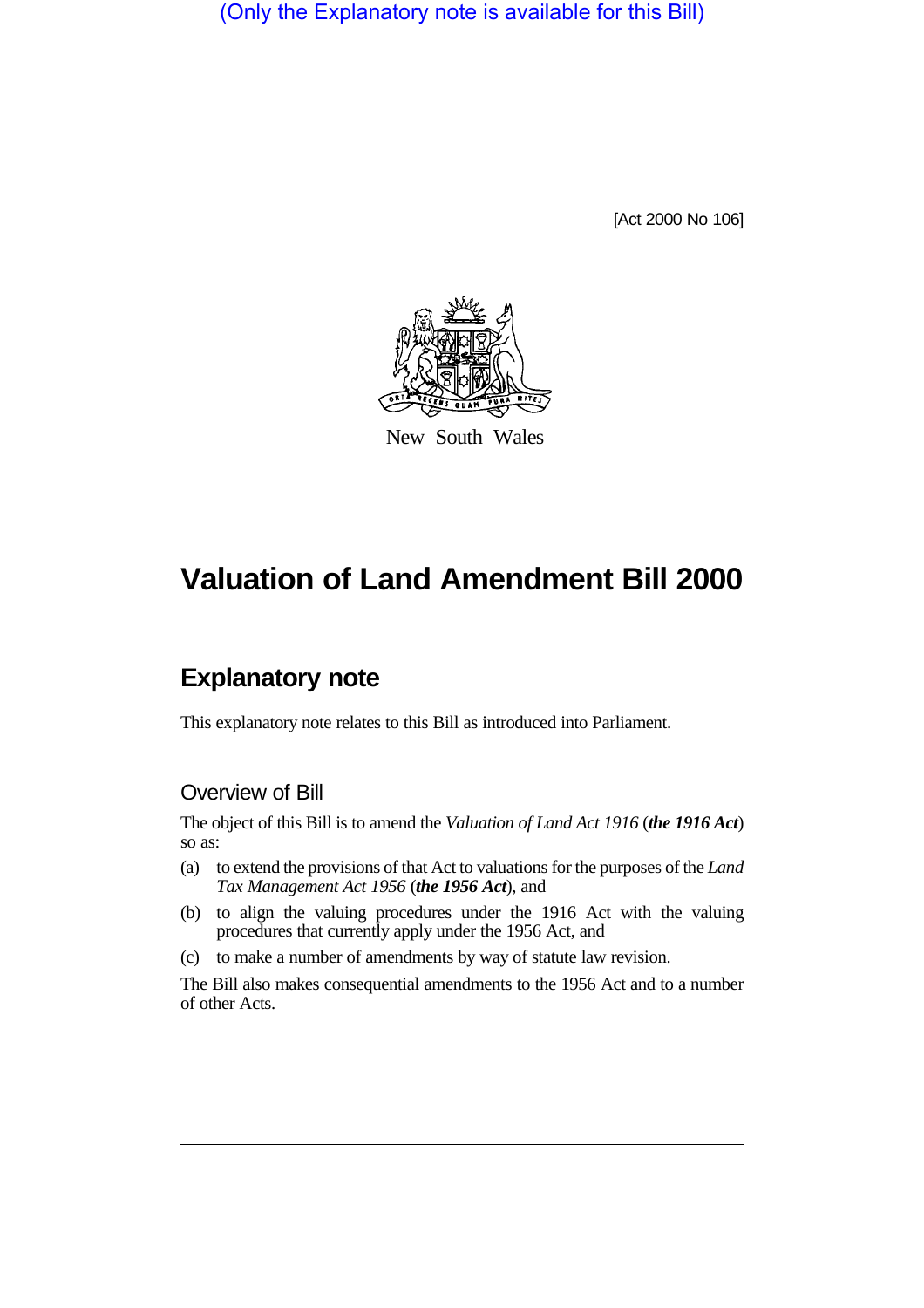Valuation of Land Amendment Bill 2000 [Act 2000 No 106]

Explanatory note

## Outline of provisions

**Clause 1** sets out the name (also called the short title) of the proposed Act.

**Clause 2** provides for the commencement of the proposed Act on a day or days to be appointed by proclamation.

**Clause 3** is a formal provision giving effect to the substantive amendments to the *Valuation of Land Act 1916* set out in Schedule 1.

**Clause 4** is a formal provision giving effect to the statute law revision amendments to the *Valuation of Land Act 1916* set out in Schedule 2.

**Clause 5** is a formal provision giving effect to consequential amendments to the *Land Tax Management Act 1956* set out in Schedule 3.

**Clause 6** is a formal provision giving effect to consequential amendments to other Acts and instruments set out in Schedule 4.

#### **Extension of the 1916 Act to land tax valuations**

Section 47 of the 1916 Act lists a number of rating or taxing authorities to whom the Valuer-General is required to supply valuation lists for rating and taxing purposes. **Schedule 1 [33]** proposes to include the Chief Commissioner of State Revenue in that list. As a consequence of the proposed amendment, the provisions of the 1956 Act with respect to land valuation (including the provisions with respect to objections and appeals) will become unnecessary, and so are proposed to be repealed by **Schedule 3 [7]** and **[8]**.

#### **Alignment of the 1916 Act valuing procedures to those of the 1956 Act**

The valuing procedures of the 1916 Act are adapted to the requirements of local councils, and involve valuations (generally at 4-year intervals) that are progressively conducted for the purpose of providing valuation lists to those councils. To the extent to which their rates and charges are based on land values, councils assess those rates and charges by reference to the land values contained in their current valuation lists. The valuing procedures of the 1956 Act are adapted to the requirements of the Chief Commissioner of State Revenue, and involve annual valuations that are entered on a Register of Land Values kept by that Office. Land tax is assessed by reference to the land values contained in the Register of Land Values.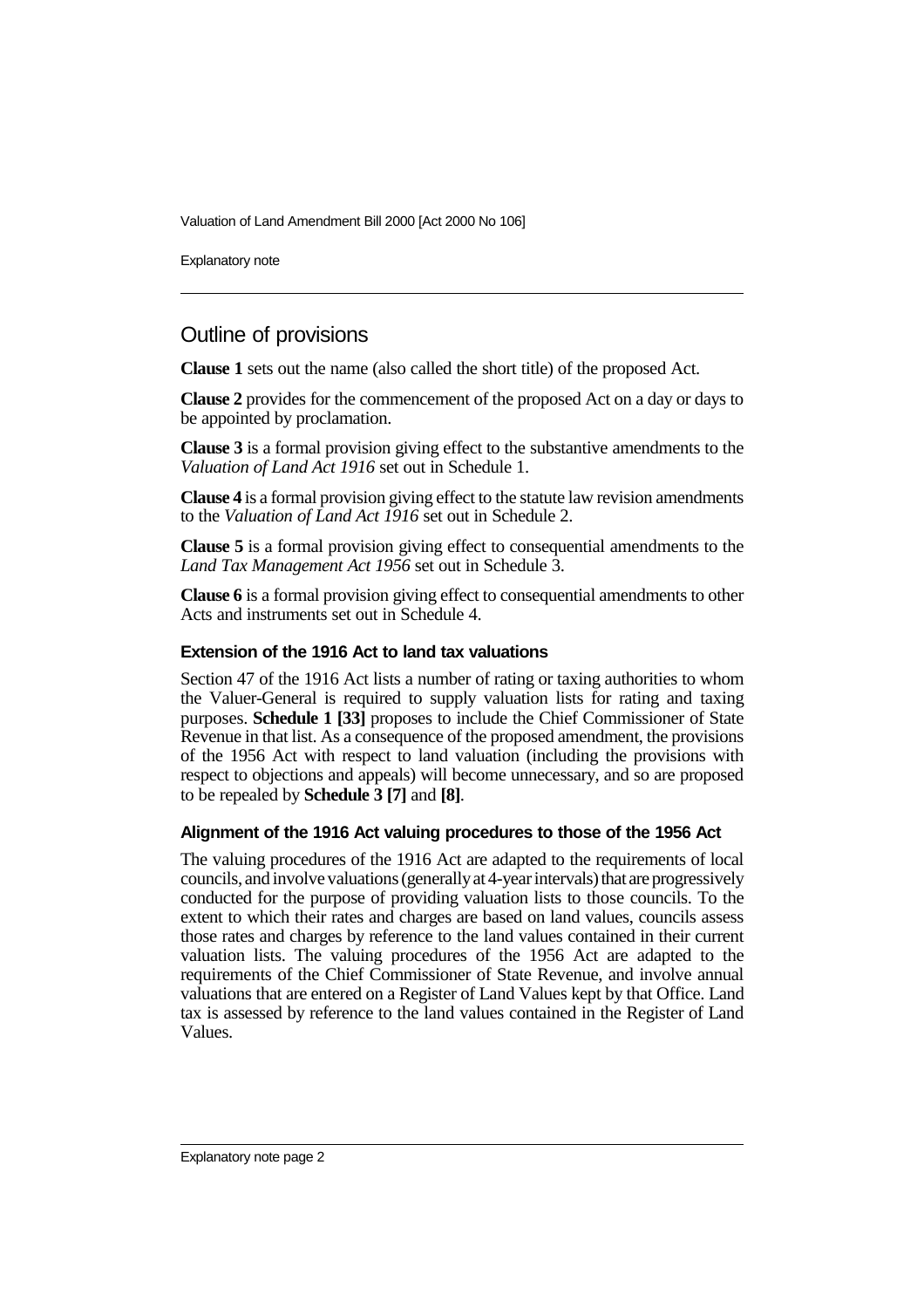Valuation of Land Amendment Bill 2000 [Act 2000 No 106]

Explanatory note

Under the proposed regime, the Valuer-General will be responsible for all land valuations for rating and taxing authorities, including local councils and the Chief Commissioner of State Revenue. All land will be valued annually, the valuations to be entered on a Register of Land Values kept by the Valuer-General. The information in the Register will be used to furnish valuation lists to all of the rating and taxing authorities. In the case of the Chief Commissioner of State Revenue, the valuation lists will be furnished annually. In the case of other rating or taxing authorities, the valuation lists will generally continue to be furnished at 4-year intervals.

Although the principles of valuation are, in general, common to the procedures under the 1916 Act and the 1956 Act, their expression is different. The opportunity is being taken in the proposed Bill to rewrite many of the provisions of the 1916 Act in the terms in which they are currently expressed in the 1956 Act. The opportunity is also being taken to re-order some of the provisions of the 1916 Act for ease of reading.

**Schedule 1 [14]** inserts a proposed Part 1B into the 1916 Act. The proposed Part contains provisions that correspond to current provisions of the 1956 Act, together with current provisions of the 1916 Act for which there are no counterparts in the 1956 Act. It is intended that proposed Part 1B be a complete statement as to the procedures to be adopted by the Valuer-General in valuing land.

**Schedule 1 [28]**–**[32]** amend Part 3 (Notices and objections) of the 1916 Act, and substitute Part 4 (Appeals to the Land and Environment Court) of the 1916 Act, so as to align those Parts with current provisions of the 1956 Act.

The remaining provisions of Schedule 1 are consequential on the amendments referred to above.

#### **Amendment of 1916 Act by way of statute law revision**

**Schedule 2** makes a number of minor amendments to the 1916 Act by way of statute law revision.

#### **Consequential amendment of the 1956 Act**

**Schedule 3** makes a number of amendments to the 1956 Act as a consequence of the amendments to the 1916 Act proposed to be made by Schedule 1.